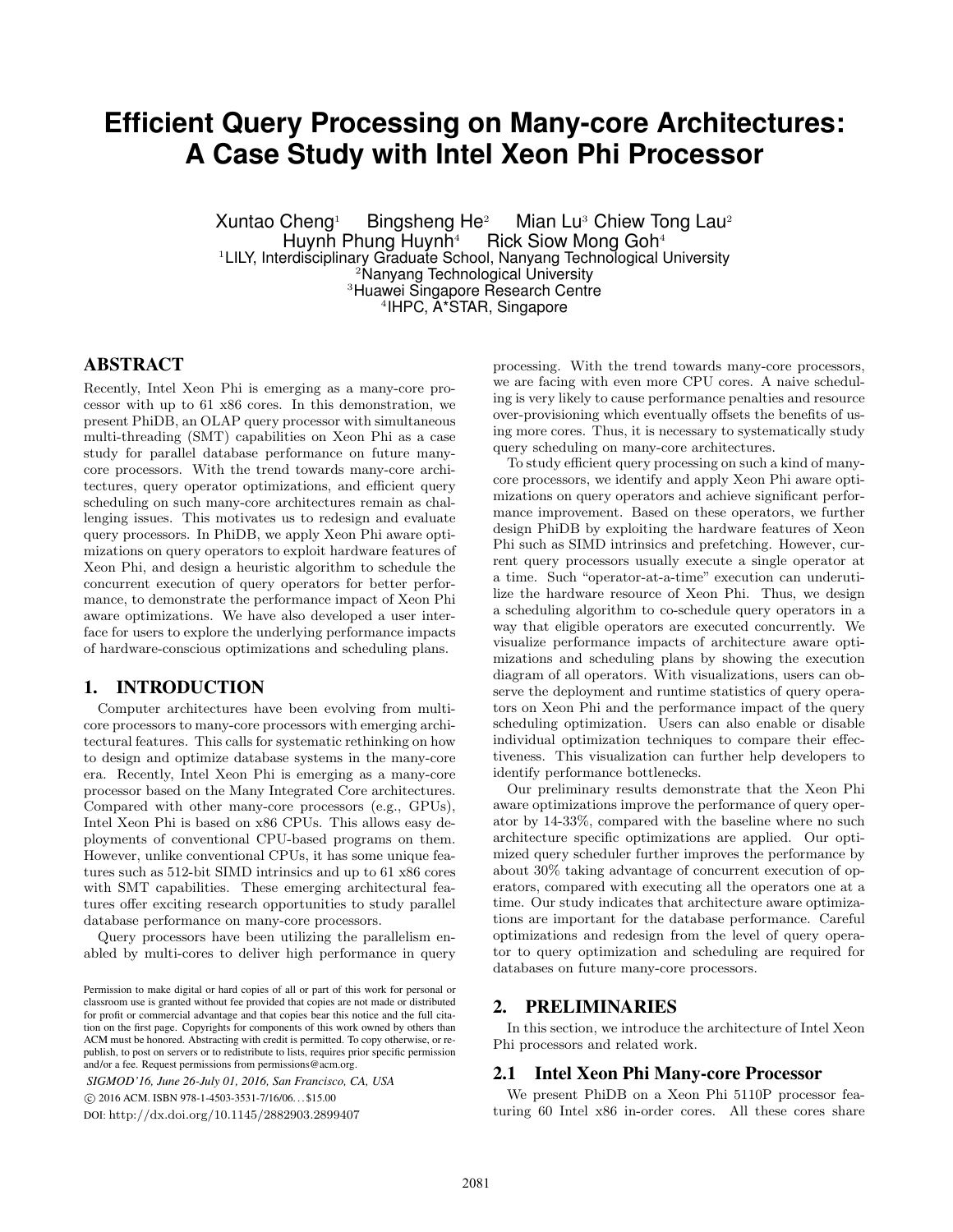the same main memory in the Symmetric Multi-Processing (SMP) fashion. Up to 4 hardware threads are supported on each core. Thus, there are totally 240 threads. Each core has its L1 and L2 caches. All L2 caches are connected through a high-speed shared bus fabric. To hide the memory access overhead, Xeon Phi features hardware prefetchers at each L2 cache and supports software prefetching at both caches. Each core has a dedicated pipeline for 512-bit SIMD intrinsics. The next generation of Xeon Phi, as announced by Intel, is going to be available as a stand-alone processor with more cache, a total 16GB of main memory and higher processing power.

## 2.2 Related Work

Intel Xeon Phi has been widely used for high performance computing, scientific computing and MapReduce [7, 10, 13]. Many research efforts have been attracted to accelerate query processing on Xeon Phi taking advantage of its hardware characteristics. A Xeon Phi coprocessor has up to 61 x86 cores and supports 512-bit Single Instruction Multiple Data (SIMD) instructions. Utilizing such many cores and the advanced SIMD capability is important for database processing on Xeon Phi.

Optimizing and deploying databases on multi-core and many-core processors have always been a challenging task. Balkesen et al. studied main-memory hash joins extensively on multi-core CPUs considering a rich set of algorithmic alternatives and optimization techniques [1, 2]. We adopt their optimizations on hash join in the implementation of PhiDB. Optimizing database processing using SIMD has been a hot research topic. Chhugani et al. revisited the implementation of sort on multi-core CPUs utilizing SIMD intrinsics and achieved significant performance improvement [3]. Willhalm et al. accelerated full table scans in column-store data warehouse systems utilizing SIMD intrinsics' direct access to the main memory [14]. Feng et al. designed a set of bit-parallel algorithms for aggregations taking advantage of this intra-cycle parallelisms of CPUs [4]. Our previous work utilized the 512-bit SIMD for key hashing calculations, memory gather/scatter and the materialization of matched tuples resulting in significant performance improvement [9]. Hou et al. proposed a framework for the automatic SIMDization of parallel sorting which generates high-performance code for sort given any sorting network and SIMD instruction sets [8]. Polychroniou et al. presented the vectorized designs and implementations of database operators using many advanced SIMD operations such as gather/scatter intrinsics available on Xeon Phi [12].

## 3. DESIGN AND IMPLEMENTATION

In this section, we present the details of the design and implementation of PhiDB.

#### 3.1 System overview

Figure 1 provides the system overview of PhiDB. It has 5 main components: Query Parser, Query Optimizer, Query Execution Scheduler, Thread Pool and Query Processing Engine. The query parser translates input queries into the logical query plan. The query optimizer tunes the concurrency level (the number of threads used) for each operator according to which operators are further divided into jobs. A job is to be executed by a single thread



and it contains necessary information such as the assigned partition of input relations for the execution. The optimizer also decides which pairs of operators are to be executed concurrently and generates the final optimized scheduling plan. The query execution scheduler maintains a queue of operators according to such plan. In the thread pool, a thread pulls this queue for the next job when it becomes free and it executes the query engine to process each job. When all jobs of an operator are finished, the last thread serving that operator checks the DAG and pushes all operators with all their inputs ready into the queue. The query engine is divided into three layers: operators, access methods and the storage. All operators and access methods are optimized in a hardwareconscious way as introduced in Section 3.3. We start with EaseDB [5, 6], a query processor for in-memory databases on multi-core CPUs, and further enhance it with more recent query processing algorithms such as hash joins [1, 9]. We choose EaseDB because its cache-oblivious designs of data structures and operators, which optimizes the performance of relational query processing on all levels of a memory hierarchy, allow us to focus on the impacts of Xeon Phi-specific optimizations, rather than the memory hierarchy.

#### 3.2 Preliminary Implementation

In this section, we introduce our preliminary implementation of key components in PhiDB.

Scheduling Optimization. We propose to execute multiple independent operators concurrently to accelerate query processing, because a single operator suffers from severe resource underutilization in our observations. Our proposed scheduling optimization examines ready-to-execute operators and co-schedule pairs of them for concurrent executions. However, to achieve the optimal optimization scheduling of query operators on many-core architectures is an NPhard problem. Thus, we apply two heuristics to control the concurrency of query operators and optimize the query plan. Firstly, we concurrently execute memory-intensive and compute-intensive operators such as a selection and a join to alleviate the burden of the shared bus among cores. Secondly, we execute operators with small inputs first. These operators usually require fewer threads for their best performance, which brings more opportunities for concurrent executions.

Thread Pool. We implement a decentralized thread pool consisting of multiple software threads. Each software thread is pinned to a corresponding hardware context. Because there are 240 hardware contexts on Xeon Phi in total, we have 240 software threads in the pool. It is decentralized in the way that each thread pulls for new jobs autonomously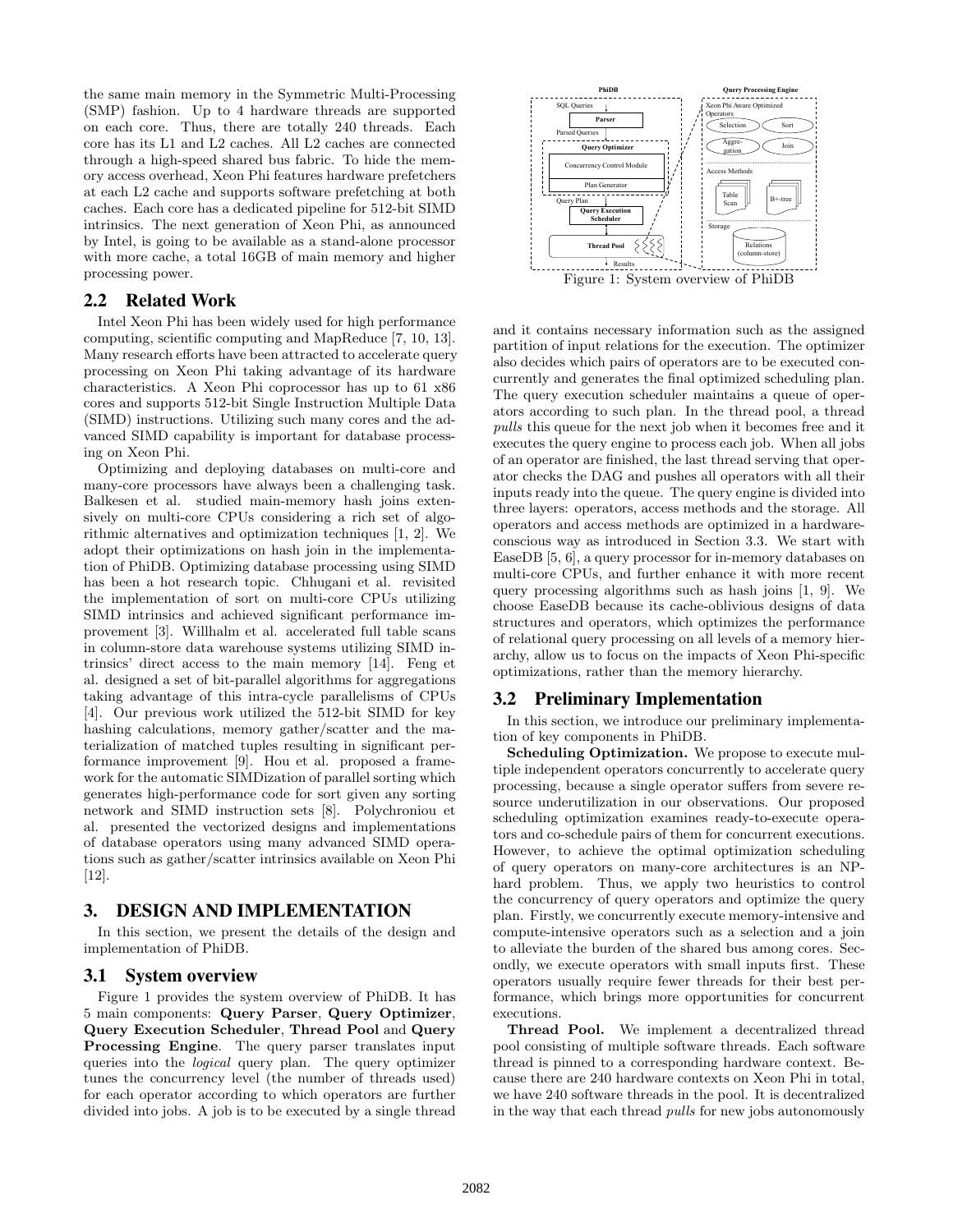when it becomes free rather than waiting for a centralized scheduler to assign jobs to them. This is to avoid the overhead caused by scheduling over a large number of threads on such many-core processors.

Query Engine. The query engine defines a set of optimized operators. For selection and aggregation, we take advantage of Xeon Phi's dual pipeline to use both the wide SIMD intrinsics and conventional scalar instructions to reduce memory stalls caused by memory accesses. For sort, we implement a bitonic sort and merge network because its fixed network topology and parallelism are ideal for SIMD intrinsics [3]. For joins, we adopt our implementations of both partitioned and non-partitioned hash joins as well as sort-merge joins in previous work [9].

## 3.3 Xeon Phi Aware Optimizations

Query operators defined in the query engine are optimized with Xeon Phi aware optimizations. The major techniques are SIMD vectorization, prefetching and huge pages.

SIMD Vectorization. Xeon Phi supports 512-bit SIMD intrinsics, which are important for programs to achieve high performance. On Xeon Phi, SIMD intrinsics are executed on a dedicated pipeline. Although cores on Xeon Phi are all in-order processors, after the issue of a SIMD intrinsic to its pipeline, the core pipeline is not stalled and proceeds to other instructions allowing SIMD intrinsics to overlap with others. Meanwhile, these SIMD intrinsics have rich functionalities. They can be utilized for parallel computations, complex bit operations and memory load/store which makes the use of SIMD has a large performance impact as shown in Section 4.2.

Prefetching. Xeon Phi supports both software and hardware prefetching. The software prefetcher at the L1 cache can guide the hardware prefetcher at the L2 cache to prefetch data more timely and avoid many unnecessary memory accesses [11]. This forms a two-level coordinated prefetching. For each operator, we manually tune the prefetching distance and have achieved a reasonable speedup.

Huge Page. Xeon Phi's TLB can be configured into both 4KB or 2MB. The 2MB configuration is usually addressed as the huge page. By configuring the TLB into 2MB, it can map up to 256MB of memory, which decreases page faults significantly on Xeon Phi. In our implementation, all memories are allocated in huge pages.

As a detailed example, we present the application of these three techniques in the hash join operator [9]. Key hashing is an important part for hash join. We use SIMD intrinsics to calculate the hashing of multiple keys in parallel. Since SIMD intrinsics are executed by dedicated pipelines other than the core pipelines, we further use SIMD intrinsics to conduct memory accesses including gather/scatter of keys and results materializations to reduce memory stalls. In both the build and the probe phase, we prefetch keys to accelerate the gather and the key hashing process. Gather is a very expensive memory operation. By determining the suitable prefetching distance, the memory access latency is largely hidden and its overhead is significantly reduced. Finally, we configure the TLB into 2MB and allocate memories in huge pages.

## 4. PLAN FOR DEMONSTRATION

In this section, we briefly present our setup and plan for the demonstration.

# 4.1 System Setup

We conduct our demonstration on a server equipped a Xeon Phi co-processor 5110P. PhiDB is a native application that runs entirely on the Xeon Phi. This means that all data are stored and processed on Xeon Phi. Other parts of the machine are not involved in the query processing. We adopt TPC-H queries as our evaluation benchmark for PhiDB. Input tables are generated by the TPC-H data generator with a scale factor of 5. We limit the scale factor to 5 so that the in-memory database can fit into the memory of Xeon Phi.



Figure 2: Screenshot of the GUI when executing Q9 in PhiDB with the query scheduling optimization enabled



Figure 3: Screenshot of the GUI when executing Q9 without the query scheduling optimization

#### 4.2 Visualization

The Graphics User Interface (GUI) is shown in Figure 2. At the left-hand side, users can add SQL queries for execution and choose to enable or disable Xeon Phi aware optimizations. If the "Query Scheduling" optimization is disabled, each operator uses the entire 240 threads, and essentially operators are executed one after another. Otherwise, operators may be executed concurrently for better performance. In the "Execution Diagram", the x-axis on top indicates the 240 threads on Xeon Phi and the y-axis at the left-hand side shows the execution time. We use different colors to represent the execution of different operators. From the diagram, we demonstrate the execution of each job, concurrently executed operators and idle states (spaces in the white color) caused by dependencies or stalls.

As a case study, the screenshots of execution diagram of Q9 with and without PhiDB's query optimization are